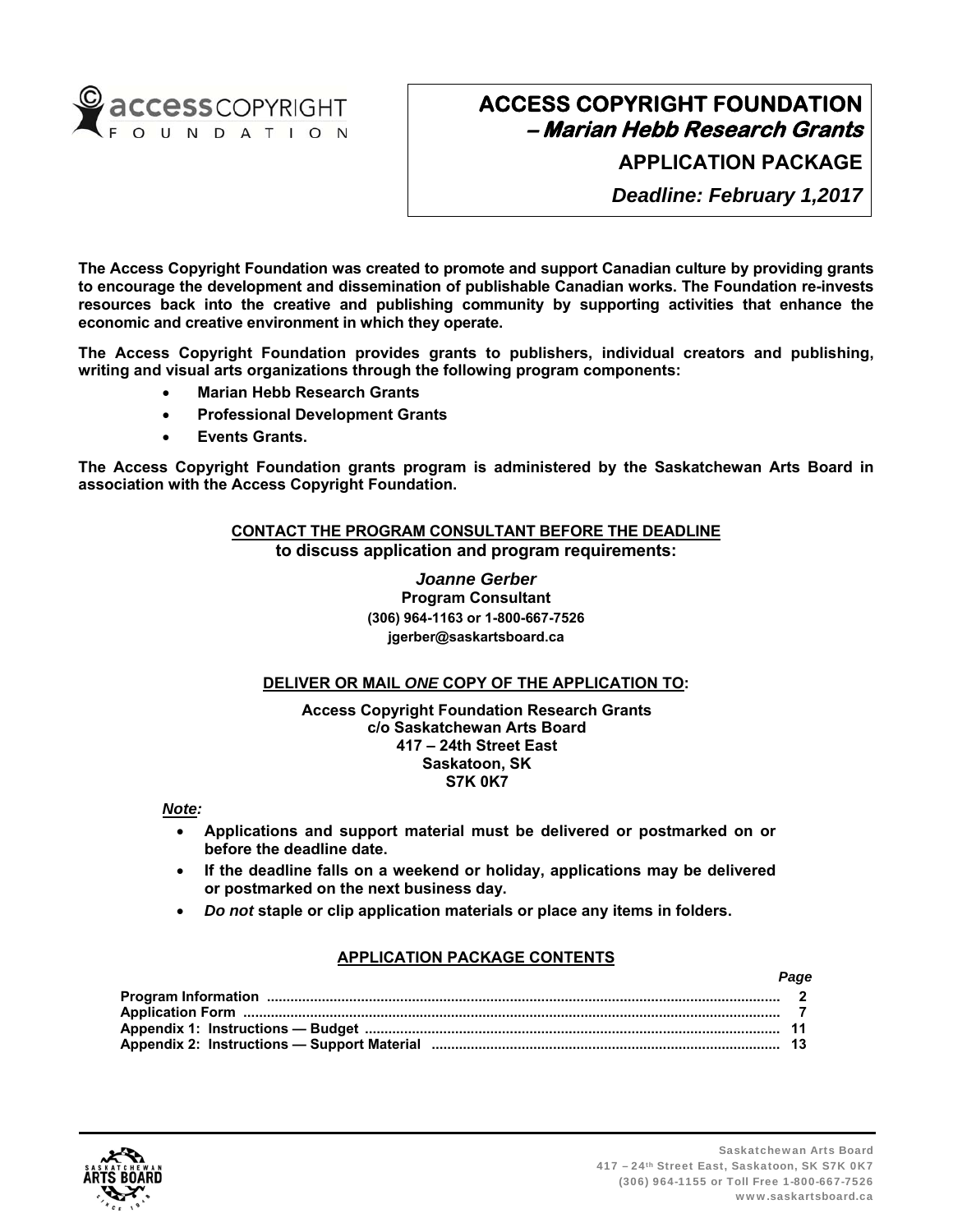

## **PROGRAM INFORMATION**

*Deadline: February 1, 2017*

## Purpose The *Access Copyright Foundation Research Grants* support inquiry and exploration relevant to Canadian publishing, writing and visual arts. Research projects will be designed to facilitate the creation of a publishable work, an innovative program, strategic initiative, study paper or report. A clearly articulated Inquiry Question should guide the research approach and project activities. Areas of inquiry may include but are not limited to: **Creators**  Content, ideas, themes or techniques essential to the creation of a publishable work-in-progress **Organizations and Publishers Emerging trends, issues and challenges**  Digital technology: its creative, economic or cultural impact • Innovative approaches to program design and delivery Strategic responses to changes in the economic and creative environment. Artistic **Discipline** Research grants are available in the literary and visual arts. Grant **Category Creators**  For individual creators (writers and visual artists) engaged in research essential to the realization of a publishable work-in-progress. Research may be content or process oriented. **Organizations and Publishers**  For publishers or publishing, writing and visual arts organizations exploring issues relevant to the publishing industry or to writers and visual artists in Canada. Research may be specific to the interests of the organization or to issues in the creative and economic environment. Grant Term Funded projects must be completed no later than one year after their start date. Research Grant projects may be for a specific component or phase of a larger initiative that will extend beyond the grant term.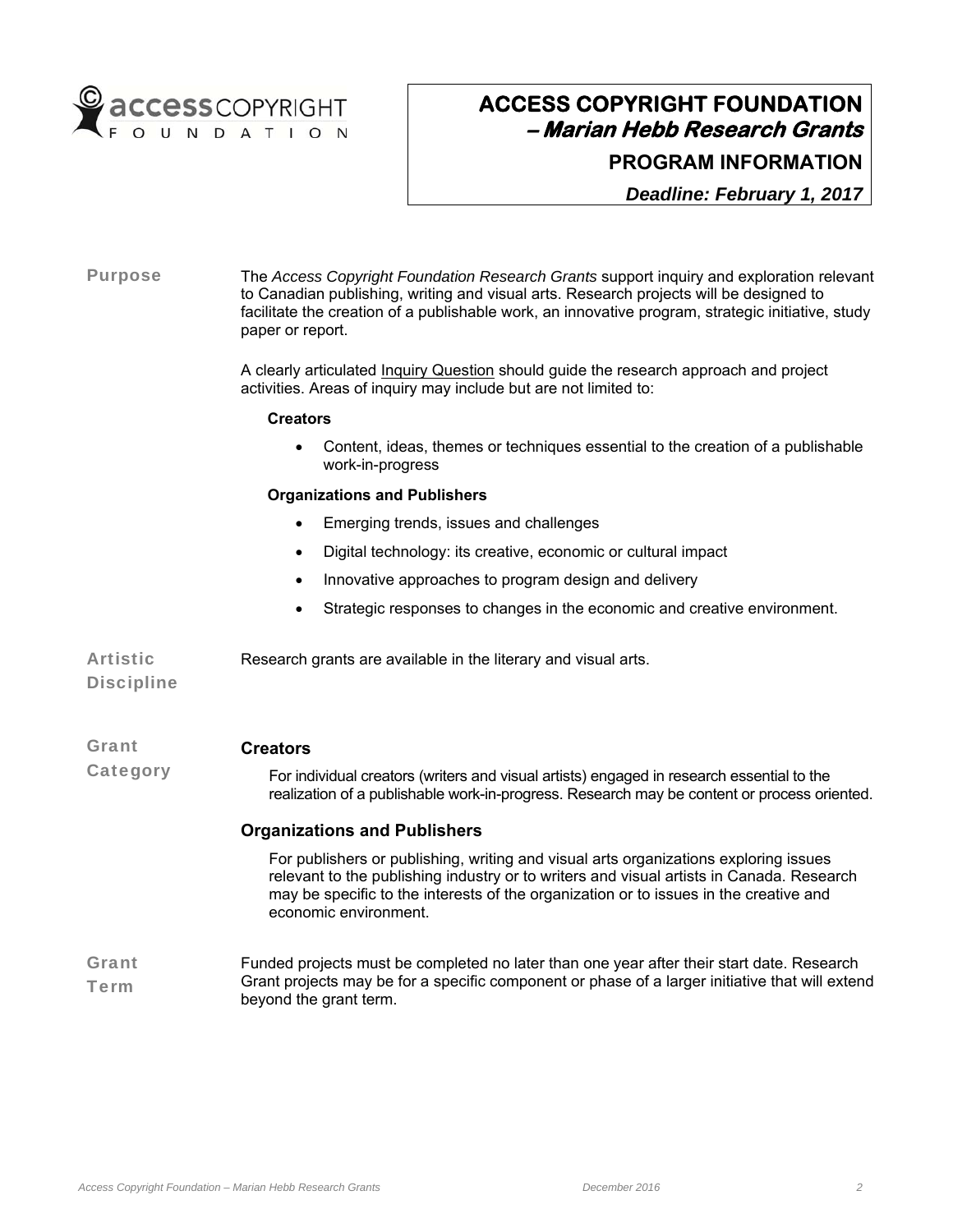#### Grant **Creators**

Amount

Applicants may apply for 85% of eligible project expenses to a maximum of \$7,500.

*Note***:** Creators Research Grants from the Access Copyright Foundation are taxable income. Successful Creators Research Grant applicants will be required to provide their Social Insurance Number to the Saskatchewan Arts Board before grant funds are released. The Access Copyright Foundation will issue T4As to creators for the year in which the grant is paid. Applicants are encouraged to contact a tax advisor or to review the *Income Tax Act* to determine the amounts that must be included in income, the amounts that may be excluded and the deductibility of related expenses.

## **Organizations and Publishers**

Applicants may apply for 75% of eligible project expenses to a maximum of \$10,000.

*Note***:** The demand for *Access Copyright Foundation Research Grants* generally exceeds available resources. Sufficient funds may not be available to support all of the recommended applicants or to provide grants in the amounts requested.

## Eligibility **Eligible Applicants**

### **Creators:**

Professional writers and visual artists who have completed formal or informal training in their discipline, maintain an artistic practice, and publish or present their work in a manner recognized by their professional peers. Applicants must also be Canadian citizens or permanent residents (as defined by Citizenship and Immigration Canada) and meet at least one of the following criteria:

- One published book
- One exhibition catalogue
- Five publications in periodicals or journals.

#### **Organizations and Publishers:**

Publishers or publishing, writing and visual arts organizations located in Canada that:

 Are legally registered in Canada as non-profit organizations *or* 

Are public institutions in Canada operated by a government body, open to the public at least 120 days per year, and that maintain artistic control and separate financial records

*or* 

Are independent professional book or periodical publishers at least 75% Canadian-owned and controlled

- Have a program mandate that is based on the professional development and interests of Canadian writers or visual artists
- Have been in continuous operation for at least one year prior to the date of application and have published or presented programs with Canadian content throughout that period.

 *(Eligibility continued…)*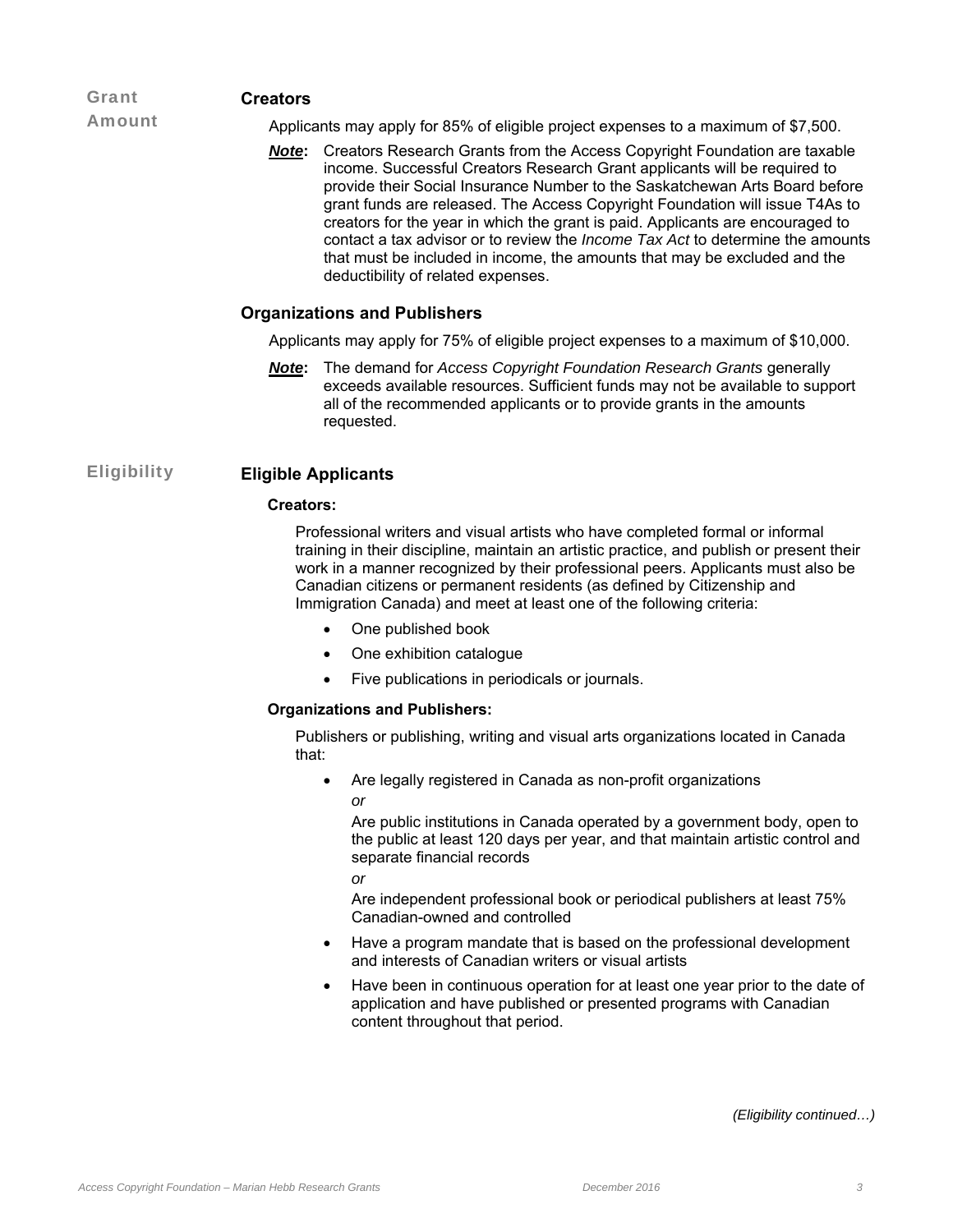## **Eligibility** (continued)

## **Ineligible Applicants**

- Employees or board members of Access Copyright and/or the Access Copyright Foundation
- Employees or board members of the Saskatchewan Arts Board
- Students registered in an undergraduate degree or certificate program
- Recipients of an Access Copyright Foundation grant with an outstanding final report.

## **Eligible Activities**

- Research consistent with the stated purpose of the program
- Inquiry, information gathering and analysis essential to the work-in-progress and clearly designed to explore the Inquiry Question
- Travel requisite to the research project and undertaken during the grant term
- Creation of publishable literary, visual or photographic works informed by the research
- Preparation, documentation, publication and dissemination of the research results
- Development of innovative program or operational initiatives in response to the research results.

### **Ineligible Activities**

- Exploration activities or assimilation of research undertaken prior to the application deadline or after the end of the project term
- Projects involving exploration integral to the creative process without a clear research activity component
- Research undertaken solely for academic purposes
- Research projects undertaken by undergraduate students
- Interviews involving a payment or honorarium to the interviewee
- Research activities, creative work or travel of marginal relevance to the Inquiry **Question**
- Self-assessment or internal review limited to an organization's current program or operational activities
- Project components fully supported by grants from other funding agencies
- Research and creation engaging writers and artists without compensation
- Equipment purchase or other capital costs.

## **Ineligible Applications**

- Applications delivered, postmarked or sent by courier after the deadline date
- Applications submitted by e-mail or fax
- Incomplete, illegible or unsigned applications.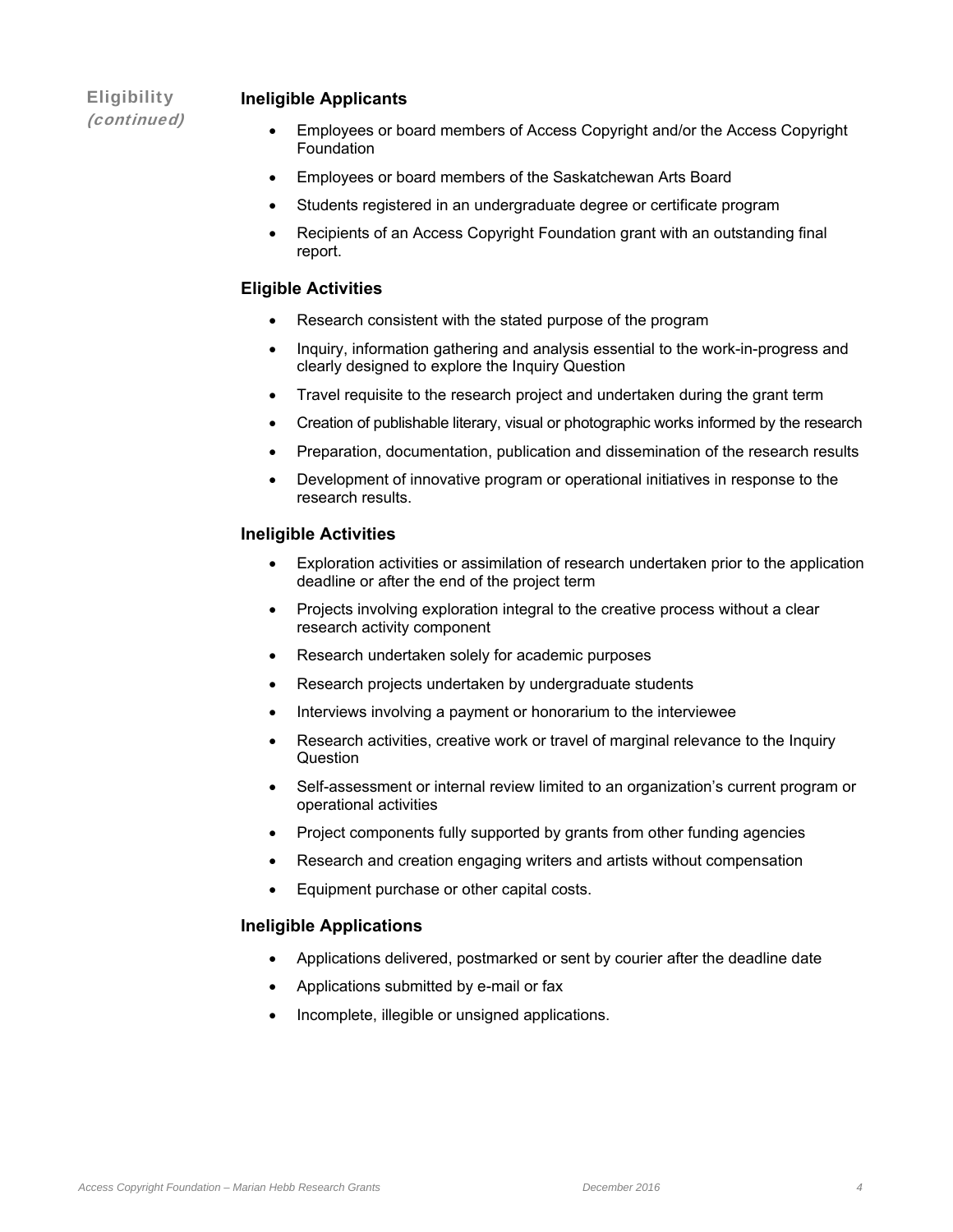Adjudication **Criteria** A panel of qualified peers from the Canadian publishing, writing and visual arts communities assesses applications against the following adjudication criteria through a competitive process.

> *Note: Applicants are encouraged to consider the Adjudication Criteria when developing their project description.*

### **ADJUDICATION CRITERIA**

### **Creators**

- 1. Artistic Impact
	- Potential impact of the proposed research on the applicant's work-inprogress
	- The applicant's resume and past creative work
	- The applicant's development of a distinct and personal body of published work
	- Merit of the work-in-progress in the context of that body of work
	- Merit of the applicant's work in the context of contemporary practice in the art form or genre.
- 2. Merit of the Activity
	- Relevance of the proposed research activity to the stated purpose of the program
	- Relevance of the proposed activity to the Inquiry Question and to the work-in-progress
	- Feasibility and economy of the research project
	- The applicant's ability to complete the work-in-progress
	- Merit of the activity in the context of contemporary practice in the art form or genre.

## **Organizations and Publishers**

- 1. Merit of the Activity
	- Relevance of the proposed activity to the stated purpose of the program
	- Relevance of the proposed activity to the Inquiry Question
	- Potential benefit of the proposed research activities to the Canadian publishing industry or to the publishing, writing and visual arts communities *and/or*
	- Potential impact of the project on the publisher or organization's programs, operations or stakeholders.
- 2. Project Management
	- Evidence of a thorough and realistic work plan and timeline
	- Evidence that the publisher or organization has the expertise and capacity to complete the project
	- Strategic planning for the documentation, publication and dissemination of research results for the benefit of the publishing, writing and visual arts communities
	- Evidence of sound financial planning, including a realistic budget with sponsorships, partnerships, in-kind support or other funding as needed.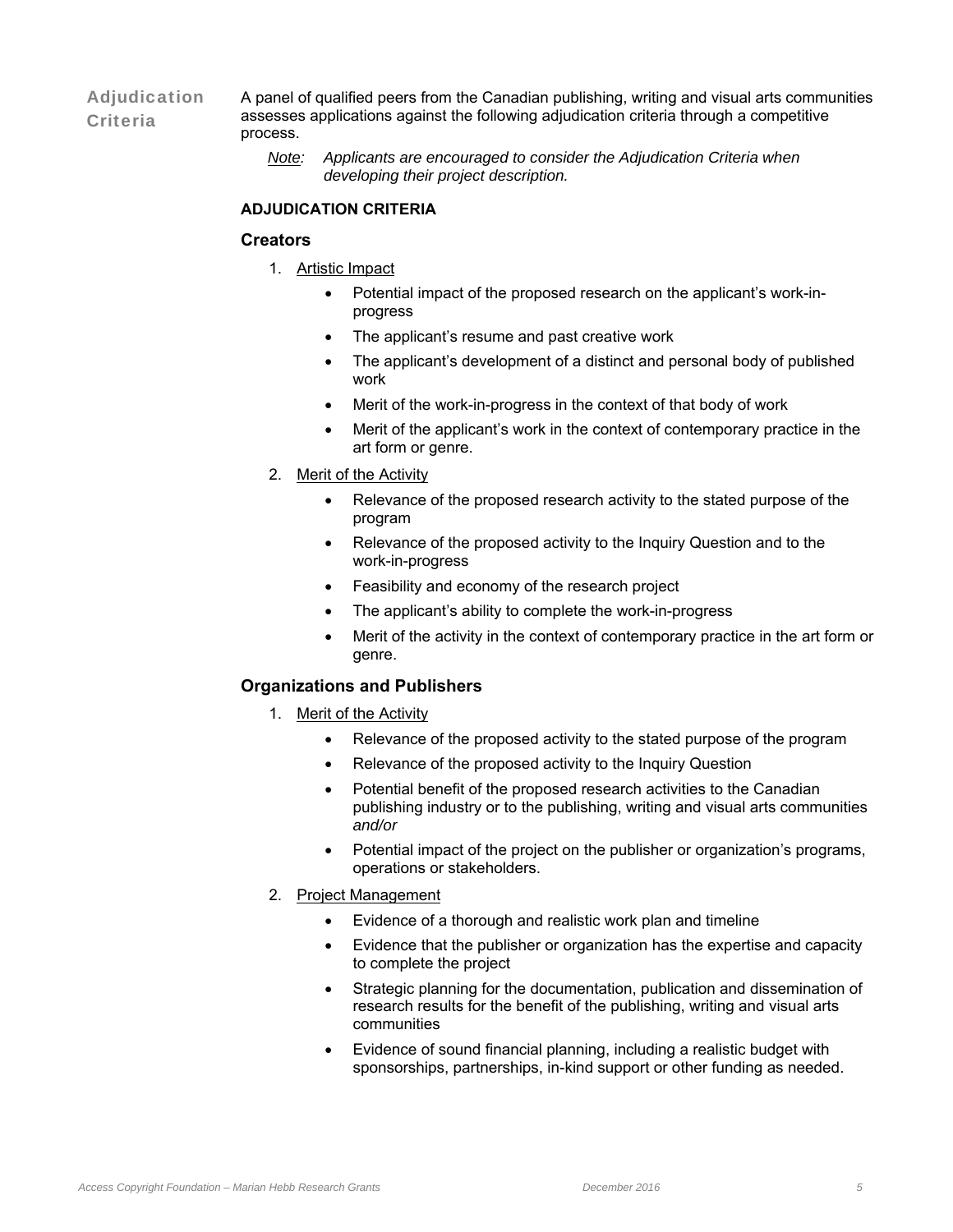| <b>Notification</b>                      | Please allow three weeks after the deadline date to receive notification of the Arts<br>Board's receipt of your application                                                                                                                                                                                                                                                                                                                                                                                                                                                                                                                                                                                                                                                                                                                                                                                                                                          |
|------------------------------------------|----------------------------------------------------------------------------------------------------------------------------------------------------------------------------------------------------------------------------------------------------------------------------------------------------------------------------------------------------------------------------------------------------------------------------------------------------------------------------------------------------------------------------------------------------------------------------------------------------------------------------------------------------------------------------------------------------------------------------------------------------------------------------------------------------------------------------------------------------------------------------------------------------------------------------------------------------------------------|
|                                          | The recommendations of the jury convened to adjudicate the program applications are<br>$\bullet$<br>forwarded to the Access Copyright Foundation Board of Directors for approval                                                                                                                                                                                                                                                                                                                                                                                                                                                                                                                                                                                                                                                                                                                                                                                     |
|                                          | The Access Copyright Foundation will notify applicants of grant decisions by letter within<br>90 days of the grant deadline                                                                                                                                                                                                                                                                                                                                                                                                                                                                                                                                                                                                                                                                                                                                                                                                                                          |
|                                          | All decisions are final. Applicants may not contact jurors at any time, before or after<br>notification of results. Doing so may disqualify an applicant from future funding.                                                                                                                                                                                                                                                                                                                                                                                                                                                                                                                                                                                                                                                                                                                                                                                        |
| <b>Reports</b>                           | Grant recipients are required to submit a final report, including a financial report, upon<br>completion of their grant activity. Final reports are due no later than 60 days after the project<br>end date. A Final Report Form and information regarding reporting requirements is available<br>on the Arts Board's website at www.artsboard.sk.ca.                                                                                                                                                                                                                                                                                                                                                                                                                                                                                                                                                                                                                |
| <b>Recognition</b><br>of Funders         | Grant recipients are required to acknowledge the support of the Access Copyright<br>Foundation wherever possible and appropriate. The Saskatchewan Arts Board will provide<br>grant recipients with a document that outlines some of the ways that the Foundation's<br>support can be acknowledged. Access to the Foundation's logo is available through the Arts<br>Board's and the Access Copyright Foundation's websites.                                                                                                                                                                                                                                                                                                                                                                                                                                                                                                                                         |
| <b>Confidentiality</b><br>of Information | The personal and confidential information that the applicant provides in the application is<br>collected, used and disclosed in accordance with the provisions of the Freedom of<br>Information and Protection of Privacy Act and the Personal Information Protection and<br>Electronic Documents Act. This information is required to process the application. The<br>applicant's personal and confidential information will only be disclosed as necessary to<br>employees of the Saskatchewan Arts Board, the Access Copyright Foundation and to the<br>adjudicators. If awarded a grant, the applicant's name will be released publicly. The<br>applicant's income tax reporting number is required as described in this application<br>package. The Saskatchewan Arts Board's Program Consultant will promptly respond to any<br>inquiries regarding the privacy policies and procedures, including requests to access the<br>applicant's personal information. |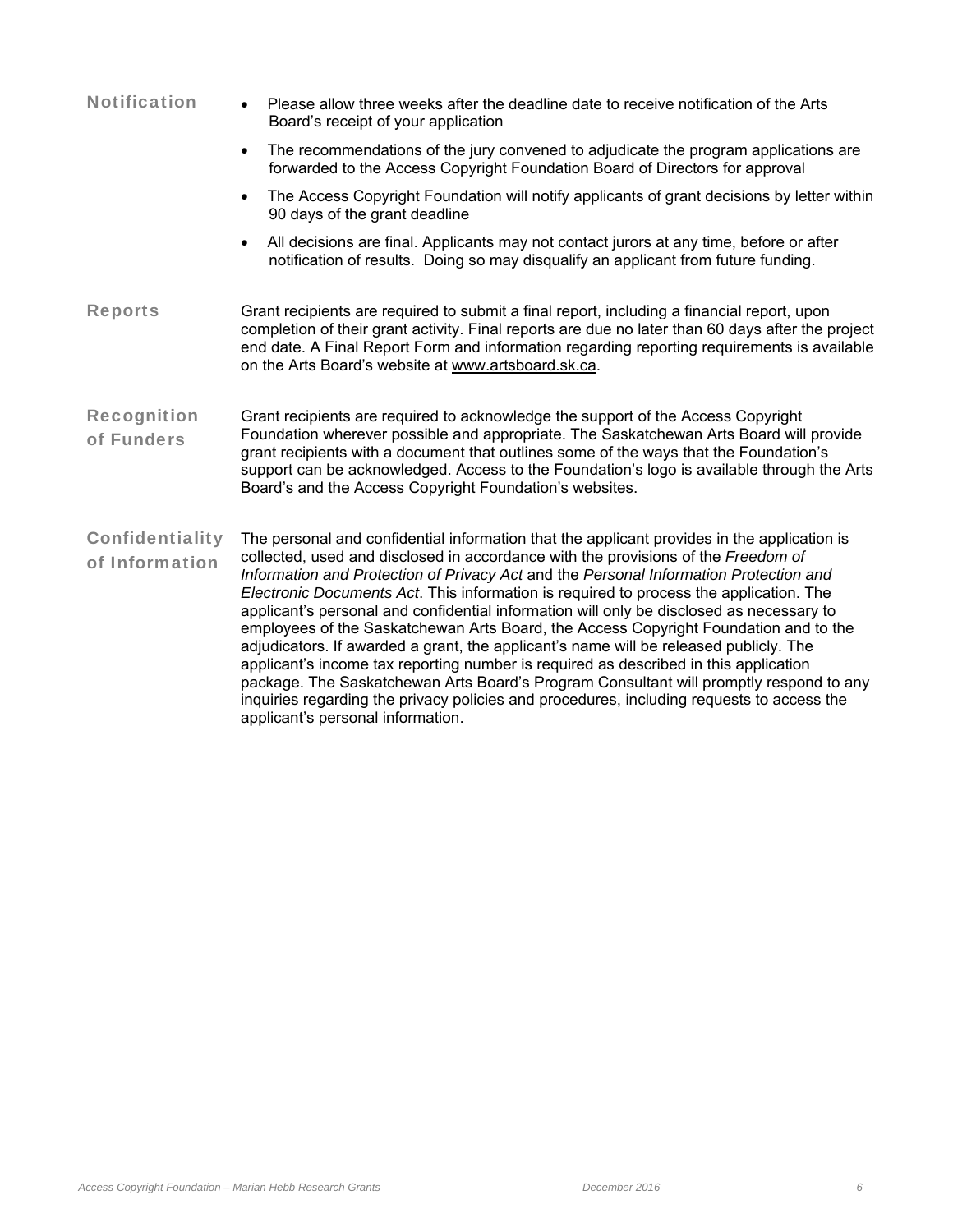

**APPLICATION FORM**

*Deadline: February 1, 2017*

- **Read the Program Information and Appendices before beginning this Application Form.**
- **Complete the Application Form in black ink or type.**
- **DO NOT STAPLE OR CLIP APPLICATION MATERIALS OR PLACE ANY ITEMS IN FOLDERS.**

## PART 1: APPLICANT NAME

**Applicant Legal Name:** 

**Operating Name** *(if applicable and if different than legal name)***:**

**Name for Cheque Issue** *(if different than legal name)***:**

PART 2: APPLICANT INFORMATION

### **Applicant Mailing Address:**

| Phone:                                                      | E-mail:  |  |  |  |
|-------------------------------------------------------------|----------|--|--|--|
| Fax:                                                        | Website: |  |  |  |
| <b>Contact Name:</b>                                        |          |  |  |  |
| <b>Contact Position in Organization:</b>                    |          |  |  |  |
| Phone:                                                      | E-mail:  |  |  |  |
| Year of establishment and/or incorporation (if applicable): |          |  |  |  |
| Non-profit or cooperatives number (if applicable):          |          |  |  |  |
| Registered Charity Business Number (if applicable):         |          |  |  |  |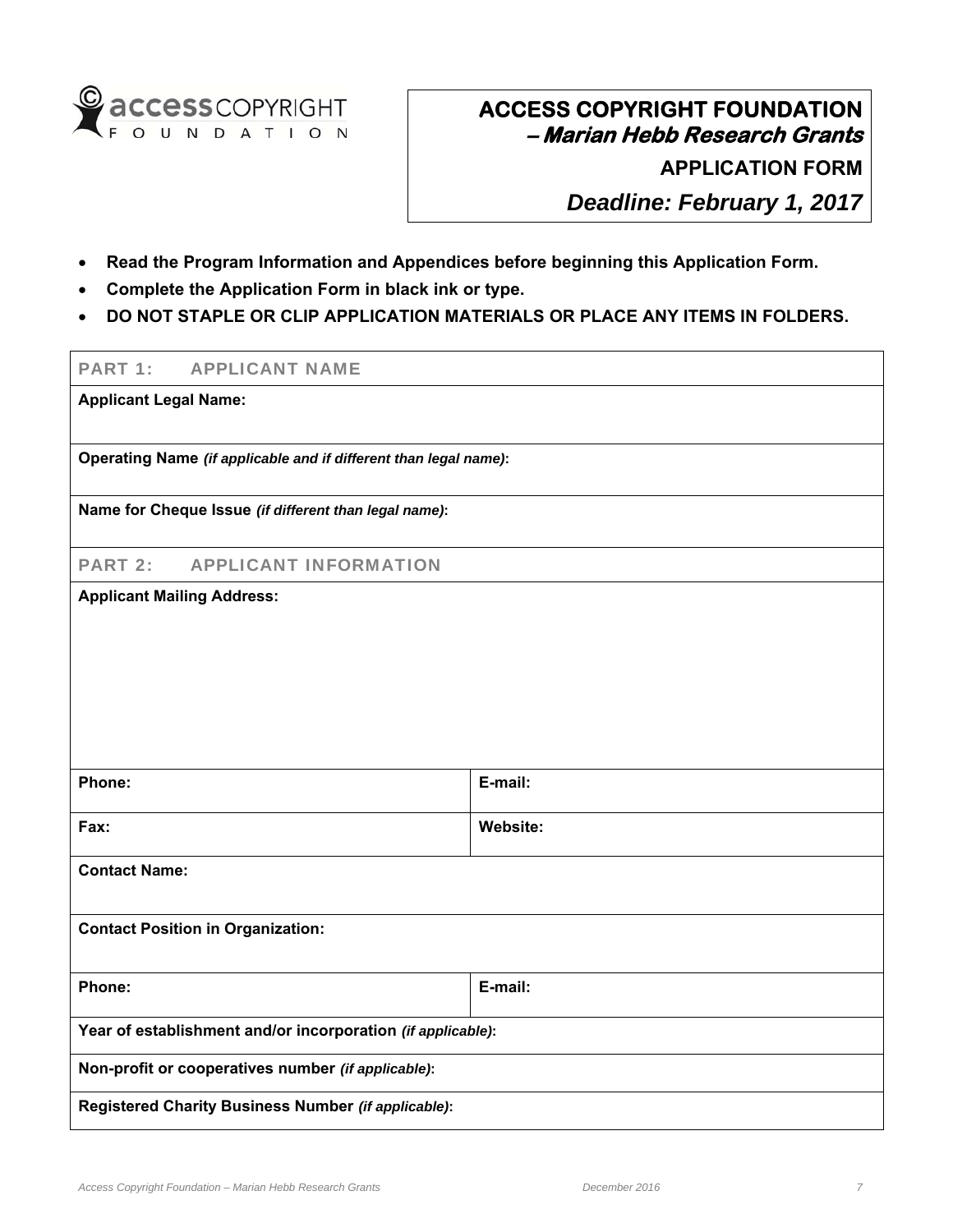| <b>PART 3:</b>                     | <b>GRANT INFORMATION</b>                                                                 |                  |  |  |
|------------------------------------|------------------------------------------------------------------------------------------|------------------|--|--|
| <b>Grant Category (check one):</b> |                                                                                          |                  |  |  |
| $\Box$ Creators                    | $\Box$ Organizations and Publishers                                                      |                  |  |  |
| Artistic Discipline (check one):   |                                                                                          |                  |  |  |
| $\Box$ Literary                    | $\Box$ Visual                                                                            |                  |  |  |
| <b>Grant Request:</b>              | \$                                                                                       |                  |  |  |
| PART 4:                            | <b>PROJECT INFORMATION</b>                                                               |                  |  |  |
| <b>Project Dates: From</b>         | to                                                                                       |                  |  |  |
|                                    | (Day/Month/Year)                                                                         | (Day/Month/Year) |  |  |
|                                    | Project Location (Indicate where the research and project activities will be conducted): |                  |  |  |
|                                    |                                                                                          |                  |  |  |
| <b>Project Statement:</b>          |                                                                                          |                  |  |  |
|                                    | Complete the following sentence in 25 words or less:                                     |                  |  |  |
|                                    | Note: DO NOT write this statement on a separate page.                                    |                  |  |  |
| This project is to                 |                                                                                          |                  |  |  |
|                                    |                                                                                          |                  |  |  |
|                                    |                                                                                          |                  |  |  |
|                                    |                                                                                          |                  |  |  |
|                                    |                                                                                          |                  |  |  |
|                                    |                                                                                          |                  |  |  |
|                                    |                                                                                          |                  |  |  |
|                                    |                                                                                          |                  |  |  |
|                                    |                                                                                          |                  |  |  |
|                                    |                                                                                          |                  |  |  |
|                                    |                                                                                          |                  |  |  |
|                                    |                                                                                          |                  |  |  |
|                                    |                                                                                          |                  |  |  |
|                                    |                                                                                          |                  |  |  |
|                                    |                                                                                          |                  |  |  |
|                                    |                                                                                          |                  |  |  |
|                                    |                                                                                          |                  |  |  |
|                                    |                                                                                          |                  |  |  |
|                                    |                                                                                          |                  |  |  |
|                                    |                                                                                          |                  |  |  |
|                                    |                                                                                          |                  |  |  |
|                                    |                                                                                          |                  |  |  |
|                                    |                                                                                          |                  |  |  |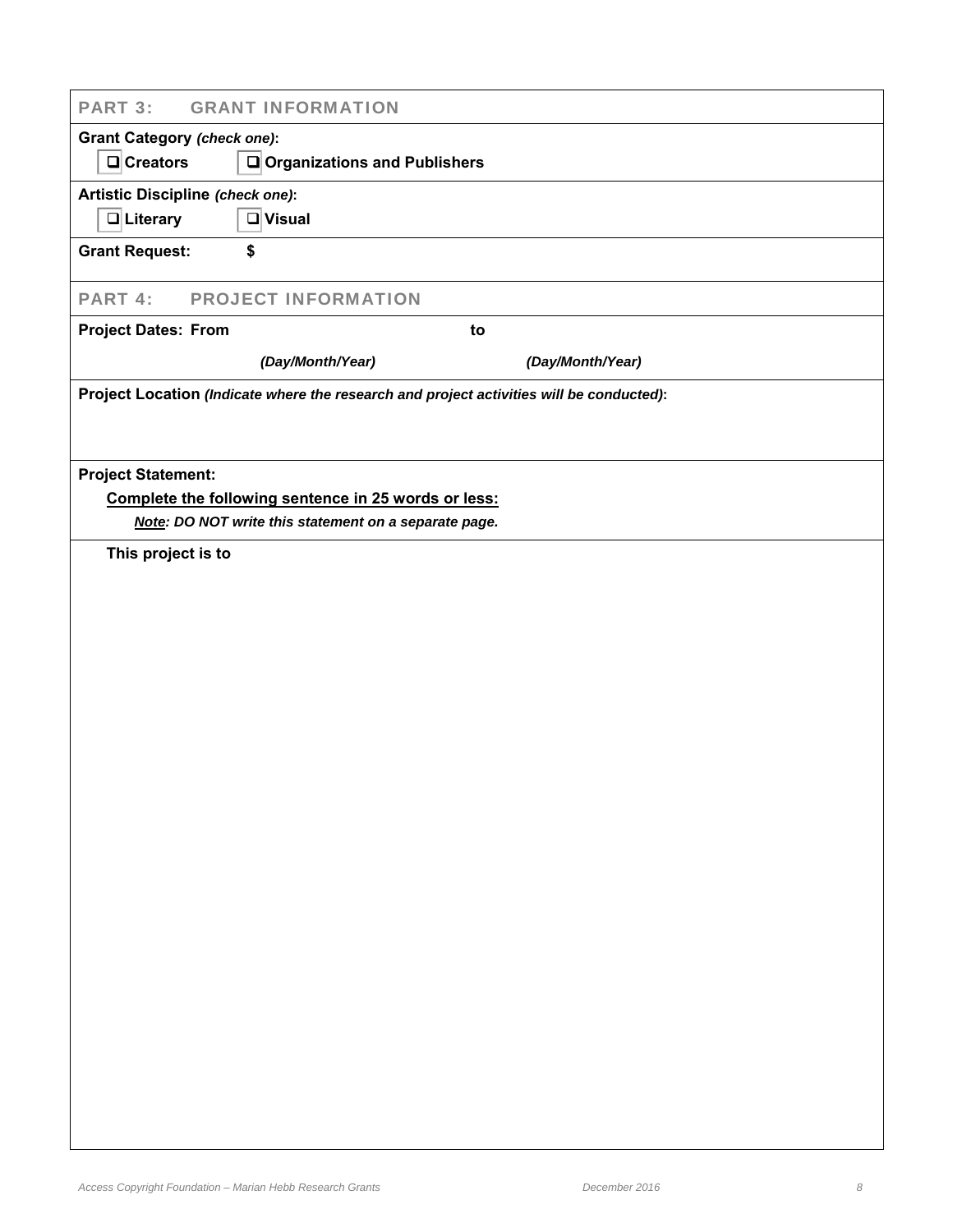## **Inquiry Question:**

**In the space provided below, write the Inquiry Question that the research activities will address. This may be specific to your work-in-progress, your organization or to issues in the creative and economic environment in which you operate.** 

*Note:* 

- *See Appendix 2 for additional information concerning the Inquiry Question.*
- *DO NOT write the Inquiry Question on a separate page.*

**Detailed Description of Project:** *(Maximum – 5 pages)*

**Include a detailed description of the project and component activities that includes the following elements:** 

**Creators:** 

- **A description and breakdown of the project activities and how they relate to the Inquiry Question**
- **An explanation of how the research proposed is integral to the realization of the work-in-progress**
- **An explanation of how this project will benefit your artistic development and/or body of work**
- **A commentary or reflection on your artistic practice that will enable jurors to assess the merit of the project in the context of your body of work**
- **A work plan and timeline for the project**
- **Information demonstrating your ability and availability to complete the research activities as proposed.**

**Organizations and Publishers:**

- **A breakdown of the project activities, explaining how they address the Inquiry Question**
- **A rationale for the relevance of the research project within the creative and economic environment in Canada.**
- **A description of the potential impact of the project on the interests of your organization or on Canadian publishers, writers and visual artists**
- **A work plan and timeline for the research activities, identifying project participants**
- **Information about your organization, programs and operations that will enable jurors to assess the merit and potential impact of the project**
- **Information about your organization, programs and operations that demonstrate your capacity to undertake and complete the research and resulting initiatives.**

*Note***:**

- *Refer to the adjudication criteria in the Program Information (page 5). These criteria will inform the content of your project description*
- *Major changes to the project during the grant term must be discussed with the Program Consultant.*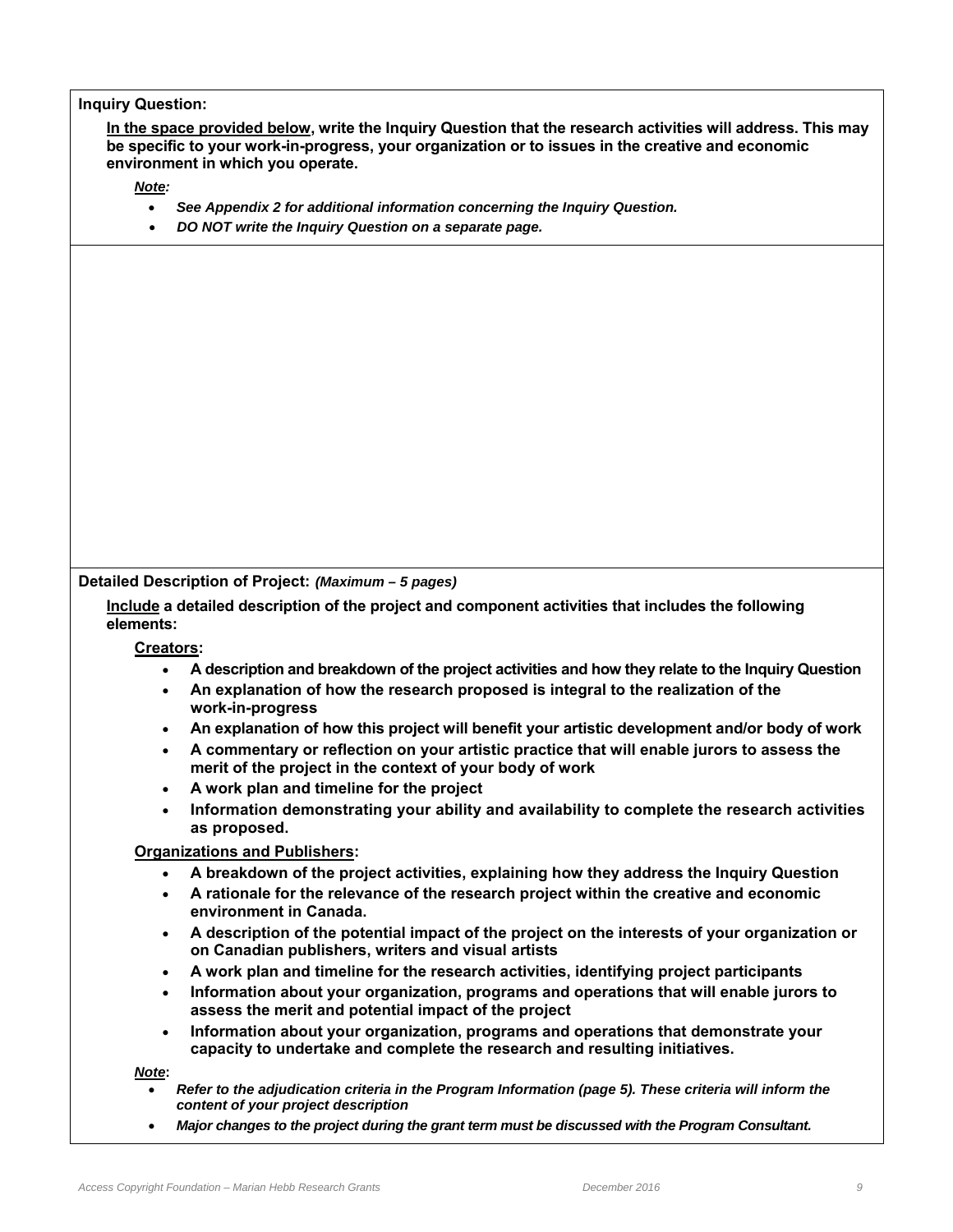## PART 5: BUDGET

#### **Include a budget that lists all revenue and expenses related to the proposed project.**

#### *Note***:**

- *See Appendix 1 for instructions concerning preparation of the budget*
- *A revised budget will be required if the approved grant is less than 60% of the requested amount or if the project undergoes revisions during the grant term.*

#### PART 6: SUPPORT MATERIAL

**Include information and material that will support the application.**

**Creators may submit up to ten pages of recently published work or of the work-in-progress.**

*Note: See Appendix 2 for instructions concerning support material.*

### PART 7: DECLARATION

### **Part A:**

**I, the undersigned:** 

- **Certify that the statements and information contained in this application are accurate and complete**
- **Agree to direct all questions concerning the results of this application to the Saskatchewan Arts Board**
- **Authorize the Saskatchewan Arts Board and/or the Access Copyright Foundation to:** 
	- o **Contact the applicant and/or any designated contact persons or officers of an applicant organization at any time regarding any matter related to this application and/or any conditions affiliated with funding received by the organization as a result of this application and**
	- o **Include the applicant in the Saskatchewan Arts Board's and/or the Access Copyright Foundation's promotional mail distribution.**

#### **Part B:**

**I, the undersigned, understand that if this application is successful, the applicant will receive a cheque for the amount approved. By cashing this cheque, the applicant agrees to:**

- **Provide the Saskatchewan Arts Board with a revised budget if the approved grant amount is less than 60% of the requested amount**
- **Spend the money as proposed in the budget**
- **Consult with the Saskatchewan Arts Board about any major changes to the project that become necessary including significant budget revisions**
- **Acknowledge the Access Copyright Foundation funding when possible and appropriate and**
- **Provide the Saskatchewan Arts Board with a final report, including a financial report that explains how the grant was spent.**

| <b>Signature</b> | Name (print clearly) |
|------------------|----------------------|
|                  |                      |
| <b>Position</b>  | <b>Date</b>          |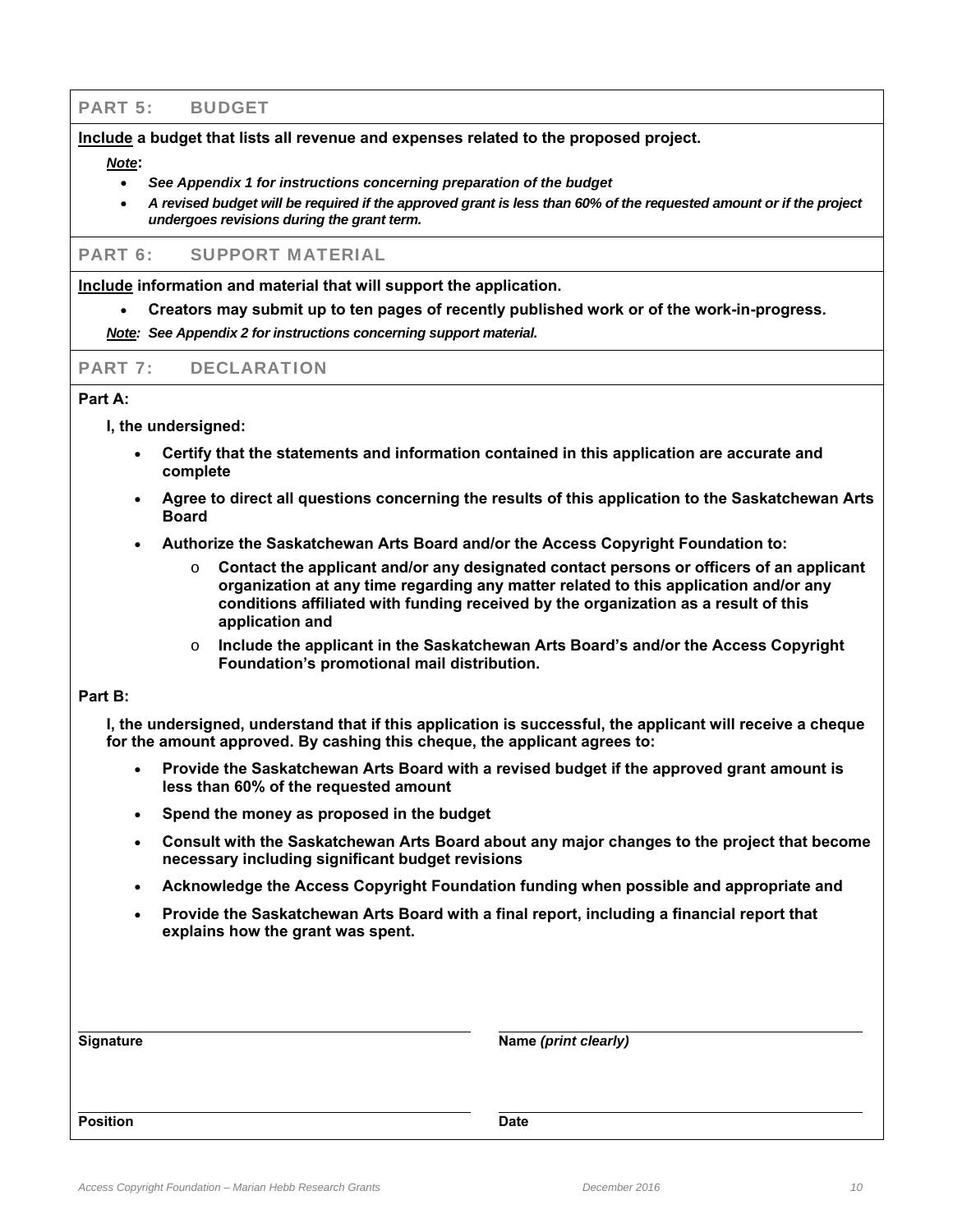

**APPENDIX 1: INSTRUCTIONS – BUDGET**

*Deadline: February 1, 2017*

- Budget List all revenue and expenses (confirmed and unconfirmed) directly related to the Research Grant activities.
	- Indicate clearly which costs will be covered by the *Access Copyright Foundation Marian Hebb Research Grant*
	- **The budget must balance** (total revenue must equal total expenses).

Revenue All potential revenue sources must be listed, with an indication of whether they are confirmed or unconfirmed.

Revenue may include but is not limited to:

- Amount requested from the *Access Copyright Foundation Research Grant Note: Grant request cannot exceed 85% of total revenues for Creators projects or 75% for Organizations and Publishers projects*
- Any funding requested or received from other sources such as government agencies, community organizations and groups, foundations, private donors, sponsors, etc.
	- o Indicate whether the funding is confirmed
	- $\circ$  Funding from other sources may not be assigned to the same expenditures as those covered by the Research Grant. For example, if you apply for an Access Copyright Foundation grant and to Canada Council for the same project components and both applications are successful, you must decline one grant. If you apply to both agencies to cover different components of the research project, you may accept both grants
	- If unconfirmed funding represents a significant portion of the projected revenues, it is recommended that an alternate budget "B" be provided to indicate how the project will be undertaken if other grant requests are unsuccessful
- Fundraising revenue
- In-kind contributions
	- o List in-kind items in both revenue and expenses
	- o Identify In-kind contributions and corresponding in-kind expenses with an asterisk (\*)
- Personal contributions or allocations of organization's resources to the research project.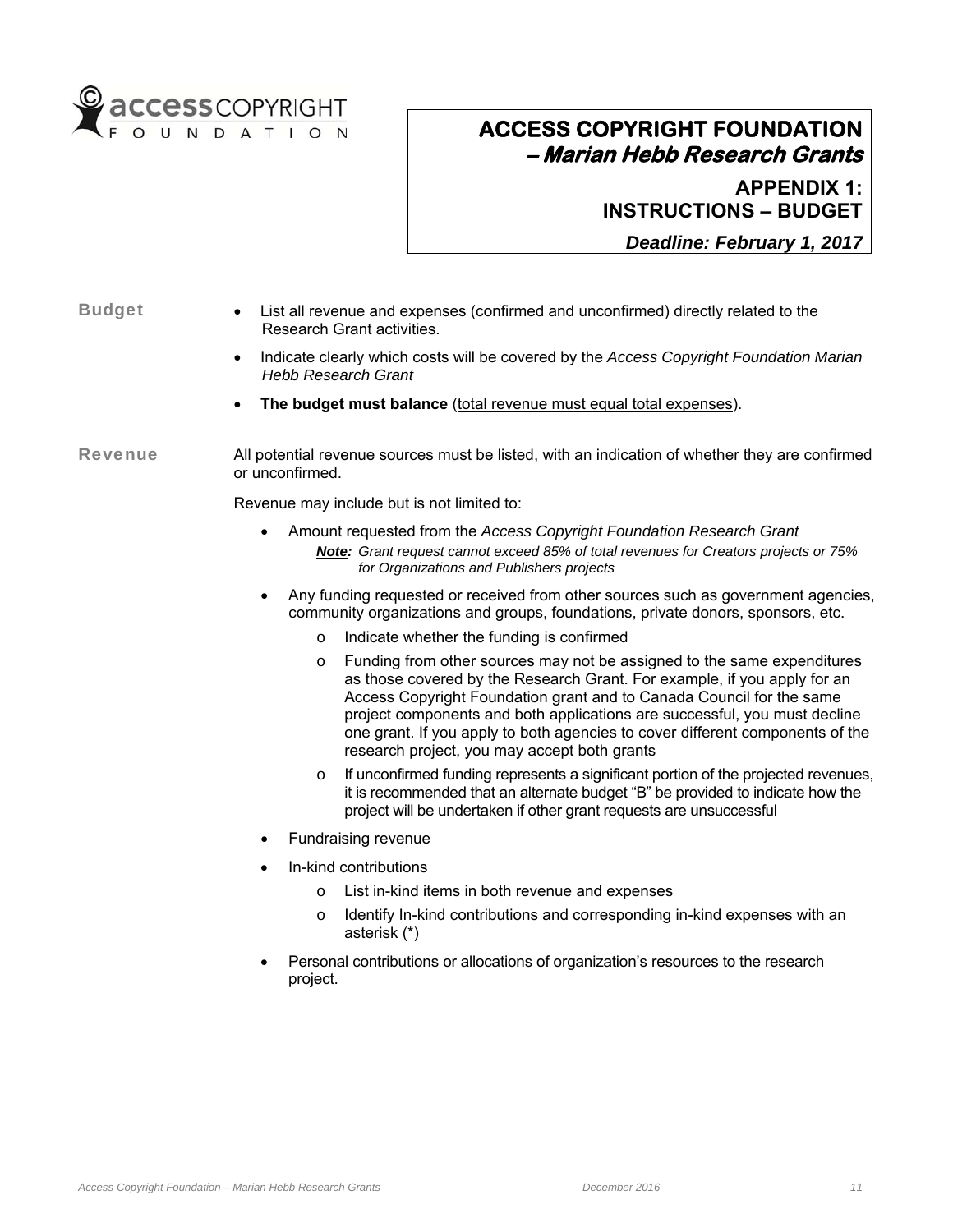## Expenses **Eligible Expenses**

Eligible project expenses are limited to costs incurred during the Research Grant term by the applicant in the process of undertaking the project activities.

Project expenses may include but are not limited to the following:

#### **Creators:**

- A living allowance of up to \$2,000 per month for writers and visual artists engaged in the research and creation of the work-in-progress *Note: Do not itemize your living expenses* 
	- o For applicants working on their projects full time, the maximum living allowance is \$2,000 per month
	- o For applicants working full time on a project that has a term of less than one month, the maximum living allowance is \$100 per day (total maximum is \$2,000)
	- o Applicants who plan to work part time on their projects must prorate the maximum monthly living allowance accordingly
- Travel expenses incurred directly by the applicant to undertake the research activities:
	- o Provide a breakdown of travel, ground transportation and accommodation costs based on current economy rates
	- o Per diems or meal expenses during travel may only be claimed if the budget does not include a living allowance for the same period
- Other expenses that must be incurred by the applicant to undertake the project *(contact the Program Consultant to discuss)*.

#### **Organizations and Publishers:**

- Consultation and strategic planning directly related to the research project
- Personnel engaged to undertake project activities
- Travel expenses incurred to undertake the research
- Equipment rental (with a rationale)
- Administrative and business expenses directly related to the project
- Expenses related to the preparation, documentation, publication and dissemination of research results
- Other expenses that must be incurred by the applicant to undertake the project (contact the Program Consultant to discuss).

#### **Ineligible Expenses**

- Ongoing operational, production, personnel or program expenses
- Ongoing telecommunications costs (internet, telephone service)
- Equipment or other capital purchases
- Travel costs or expenses incurred by anyone other than the applicant
- Expenses not clearly required for the completion of the proposed project
- Project expenses covered by other grants, contributions or sponsorships.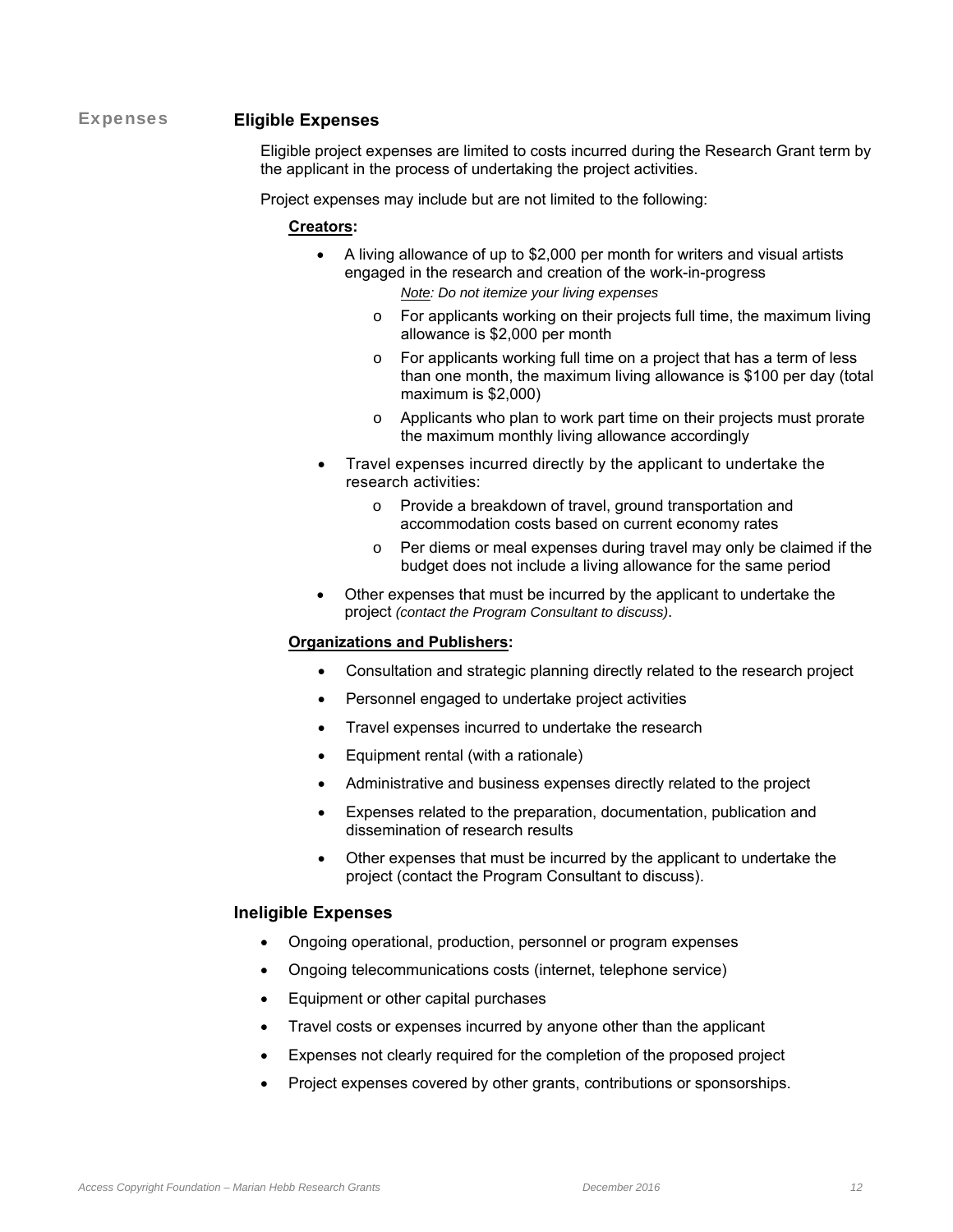

**APPENDIX 2: INSTRUCTIONS – SUPPORT MATERIAL**

*Deadline: February 1, 2017*

## Inquiry **Question**

Addressing the Inquiry Question must be essential to your ongoing work on your project. Clearly articulating the Inquiry Question should inform the scope of your research activities as well as the potential impact of the project. The following points are intended to assist in the formation of the Inquiry Question but are not intended to be prescriptive or exclusive:

## **Creators**

- The Inquiry Question must be integral to the realization of your work-in-progress
- Exploring the Inquiry Question must clearly require the research activities proposed in your detailed project description
- Exploring the Inquiry Question must have potential benefits for the development of your artistic practice and body of work

### **Organizations and Publishers**

- The Inquiry Question must be of direct relevance to your organization and/or to Canadian publishers, writers and visual artists
- The Inquiry Question arises from issues in the current creative and economic environment
- Exploring the Inquiry Question may lead to the development of innovative programming, operating or organizational initiatives
- Exploring the Inquiry Question will benefit the Canadian publishing industry or the publishing, writing and visual arts communities.

Support Material

## **Work Sample**

Creators may submit project samples or samples of recent work *(maximum 10 pages)*

- Writing samples or illustrations should be selected to assist the jury in assessing the merit of your work and your ability to complete the work-in-progress
- Submit text or good quality images on USB drives or CDs in Word or PDF format, or on 8 ½ x 11 white paper, single-sided, page-numbered, doublespaced and clearly labeled. *Do not* submit books, magazines or original artworks.

*(Support Material continued…)*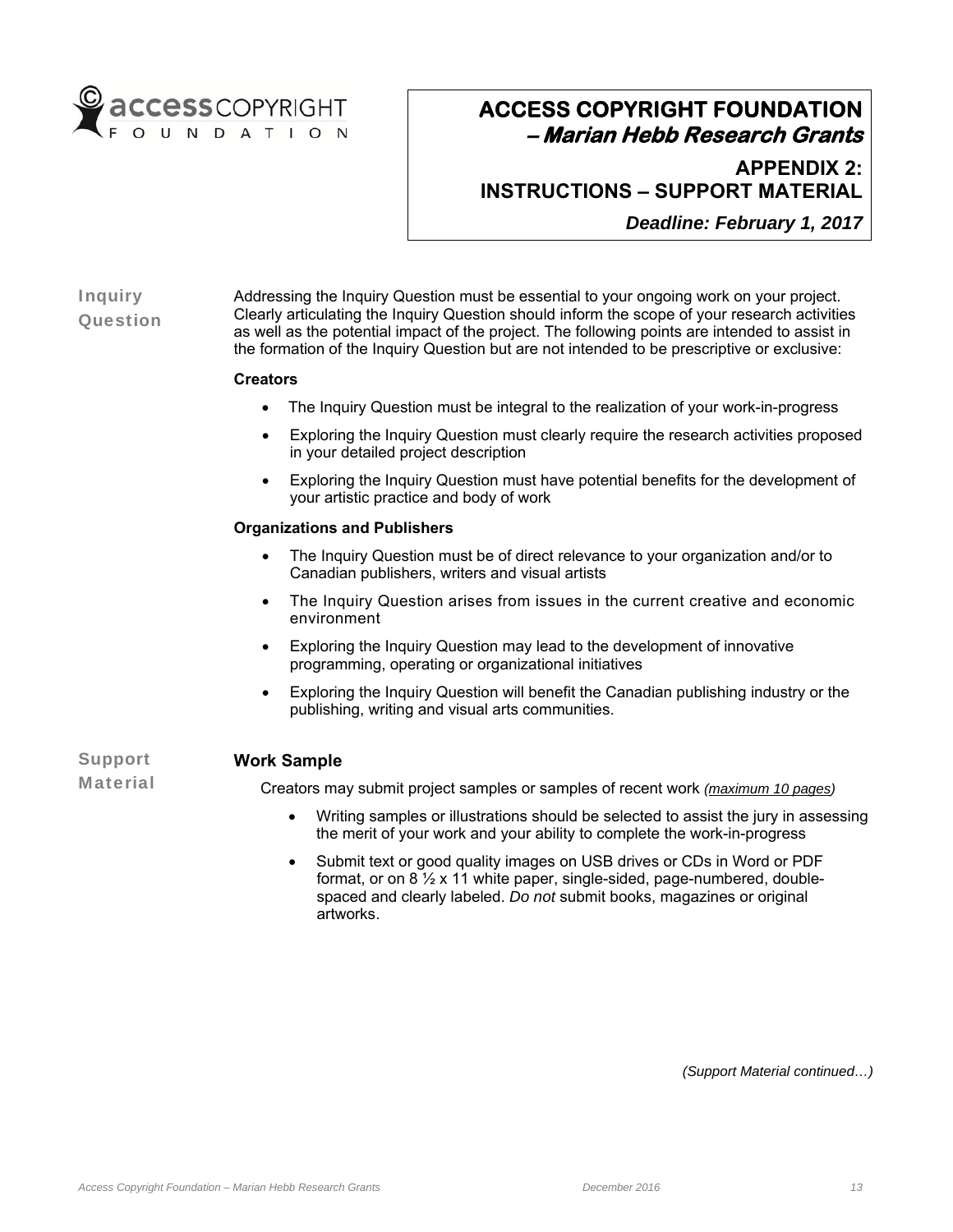## Support **Material** (continued)

#### **Resume – Creators**

Applicants will submit resumes *(maximum 3 pages)* that include:

- Details that relate to the applicant's project
- Relevant professional training
- Professional achievements such as:
	- o Professional associations or affiliations
	- o Publication credits
	- o Exhibition history
	- o Collections and/or publications in which the applicant's work is represented
	- o Names of professional arts companies or publishers with which the applicant has worked
	- o Awards and shortlists
	- o Commissions.

#### *Note: Include resumes for all artists involved in the project.*

#### **Organizational Profile – Organizations and Publishers**

Applicants will submit a brief overview or profile of their organization that will provide context for the jury panel's adjudication of the application. The profile may include the following:

- The mandate/purpose of the publisher or organization
- A vision statement or description of the publisher or organization's visions and value
- A brief history including notable accomplishments
- An overview of the publisher or organization's most recent and current programs
- A description of strategic planning initiatives, and the process used to develop and reflect on programs
- Information about the organization's inclusion of Canadian writers and visual artists, and their work
- Contextual information about the organization or publisher's role in the Canadian publishing industry or within the Canadian publishing, writing and visual arts community
- Information about the affiliation, independence and Canadian ownership and control of the press.

Support Material — **Instructions** Applications and support material are scanned and provided to the jury electronically. If support material cannot be scanned, please note the number of copies of an item that must be submitted with the application.

- The support material for the application will be relevant to the project and representative of your work or programming over the last five years
- Include an index that lists all of the items included as support material. Indicate the number of copies submitted for each item
- Label each item with the grant program name, applicant name and deadline date.

*(Support Material – Instructions continued…)*